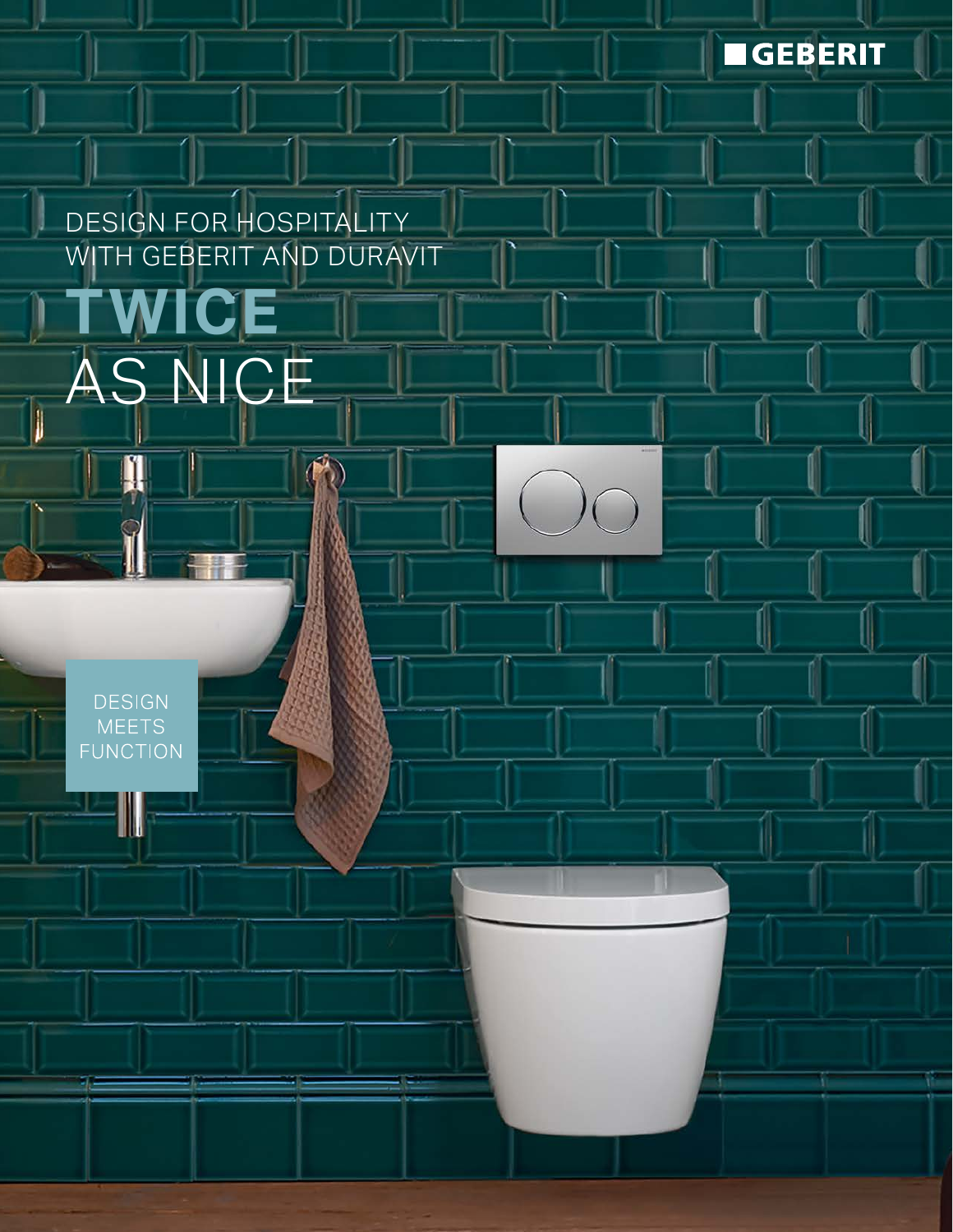## **EGEBERIT**

## BEHIND IT ALL!

**With millions of installations throughout the world, the message is clear: the Geberit Duofix Carrier gives designers unique flexibility while improving hygiene and comfort for users.** 

**For over 50 years, Geberit has designed and manufactured concealed mounting frames for wall-hung toilets and sinks. The sophisticated Geberit System makes installation quick and easy and maintenance practically nonexistent.**



### BRAND DURAVIT

**Founded in 1817 in the heart of Germany's Black Forest, Duravit is a leading manufacturer of designer bathrooms. Today, the company remains committed to forwardthinking, environmentally conscious products that bring the bathroom to life. Together with renowned designers like Philippe Starck, Cecillie Manz and EOOS, Duravit fuses design and function through craftsmanship and technology to create top-quality, timeless bathroom products. Duravit has remained a prime purveyor of wall-hung toilets for decades, providing state-of-theart performance and solutions across a vast variety of series, configurations and price points.**

# **KITWICE**

#### **EASY ACCESS**

All internal components, including supply stop and fill and flush valves are accessible through decorative actuator flush panels.

#### **ENGINEERED PERFORMANCE**

Anti-siphon fill valve delivers short refill times with minimal noise. Water-saving dual flush is built in. Materials meet chemical resistance standards.

#### **CONCEALED TANK TECHNOLOGY** HDPE one-piece,

integrated gravity flush, insulated tank individually leak-tested for reliability and reinforced to prevent collapse. No "sweating" inside the wall.

#### **DURAVIT ME BY STARCK BOWL** Create a modern yet timeless bathroom using the ME by Starck, exclusively from Duravit.

#### **INTEGRATED, STRONG SUPPORT FRAME**

16-gauge, powdercoated, structural-steel tubing rated to 880 lbs. (400 kg) without damage to finished wall or carrier unit. Bowl rim height adjustments from 15" (381 mm) to 19" (483 mm) for flexibility.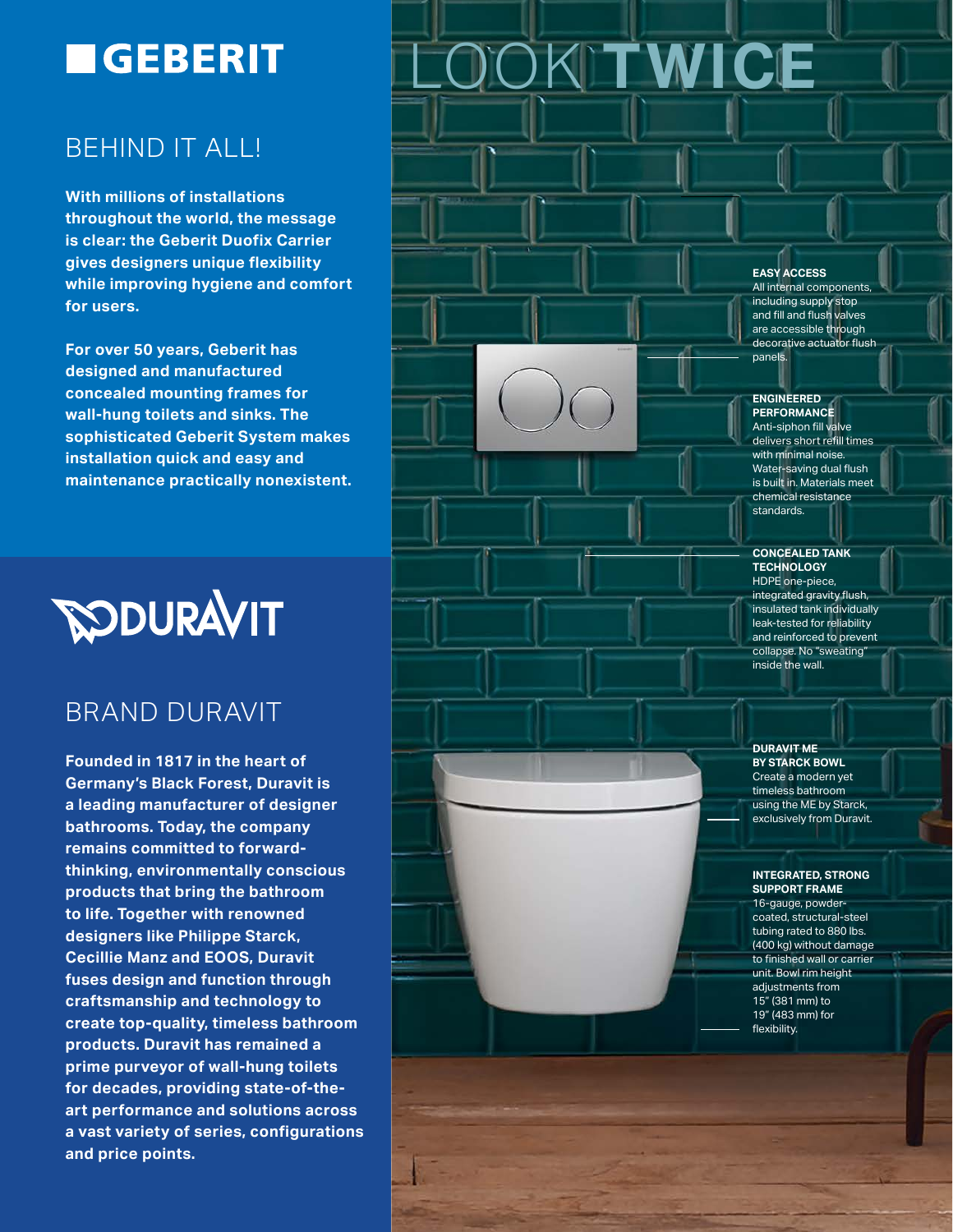## HOW **NICE**

#### **It's easy as 1-2-3 to specify an in-wall toilet system with wall-hung toilet for your hospitality or mixed-use installation.**



| Model No.    | Description                  |
|--------------|------------------------------|
| 111.335.00.5 | Geberit Duofix Carrier frame |
|              | with Sigma Concealed Tank    |



22-1/2" (L) 14-3/8" (W) 15-3/4" (H)

#### **ME BY STARCK SEAT AND COVER**

| Style                      | Model No.  | Description                                         |
|----------------------------|------------|-----------------------------------------------------|
| Duravit<br>ME by<br>Starck | 2529090092 | Bowl. Rimless®.<br>washdown model                   |
|                            | 0020010000 | Seat. Hinges stainless<br>steel, without slow close |
|                            | 0020090000 | Seat. Hinges stainless<br>steel, with slow close    |

Meets 800 grams MaP performance score according to *Maximum Performance (MaP) of Toilet Fixture list, version 03/10/2018.*

**Step 1:** Specify your in-wall system. **Step 2:** Choose a bowl and seat with lid. **Step 3:** Choose a flush actuator. Below are some great options to get you started!



\* Metal

VR = Vandal Resistant



## EASY INSTALLATION

Open the wall and floor. Route the drain and supply and prepare the wall studs. Taking the toilet off the floor changes everything!



Install the wallboard and wall finishes. The Geberit system is integrated and allows unique design, with mounting plans for all types of applications, including pre-wall, room-height, and free-standing wall installations.

Mount the flush plate and wallhung toilet. The stylish flush plate offers easy access to all internal components.